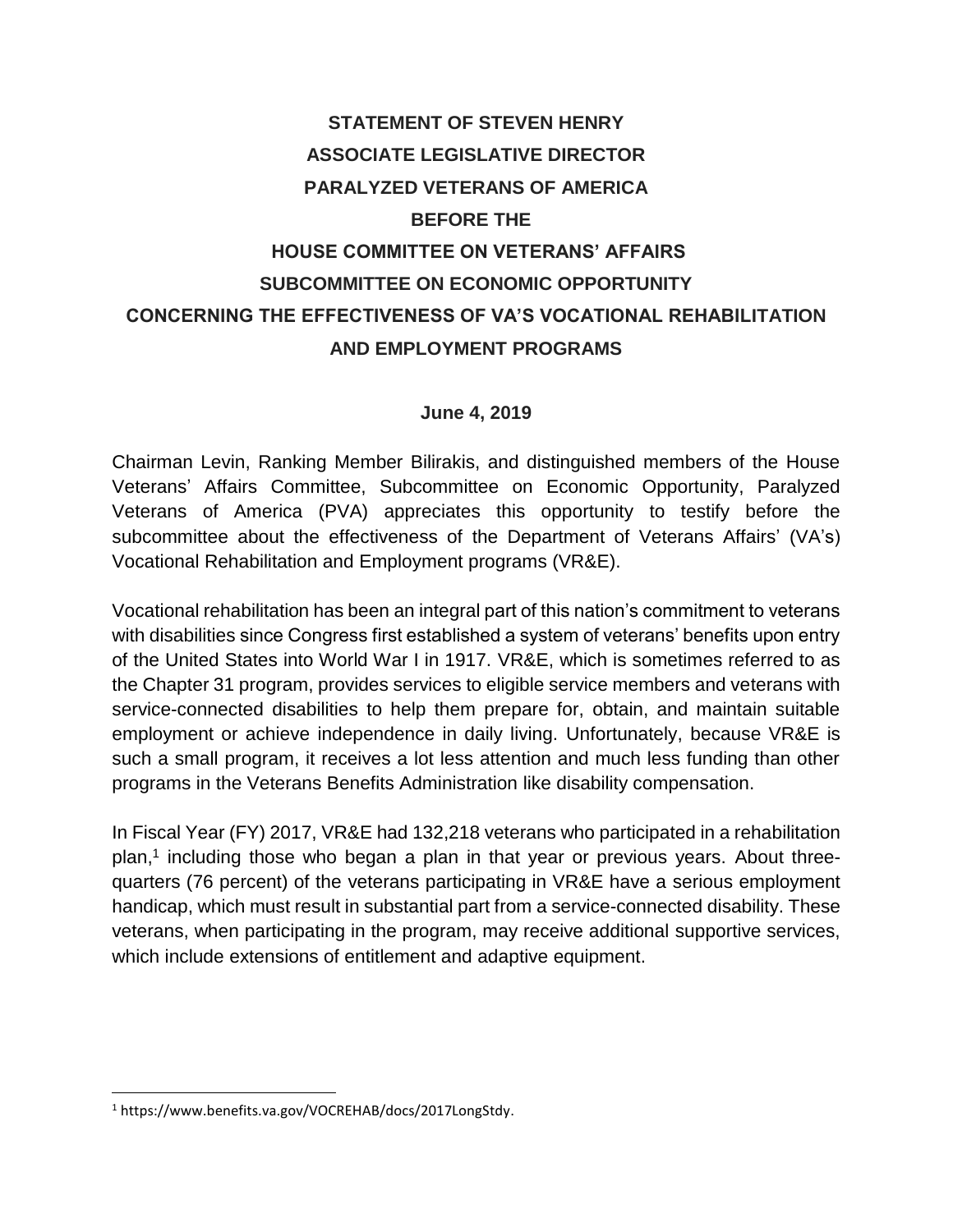PVA believes that the effectiveness of VA's VR&E programs could be greatly improved through a number of changes that include greater outreach to veterans to raise awareness about the benefit; continued collaboration with outside agencies and programs; and increased follow up time with participants.

#### **Lack of Communication and Outreach to Veterans**

PVA has found that VR&E usage throughout our membership is rather low. We do not believe that this is due to a lack of interest, but rather a lack of understanding of how the program works. One PVA member recently noted that he learned about the program only after he had returned to the workforce following his injury. Another was vaguely aware of the program but thought he was no longer eligible even though he actually retained eligibility. These are common occurrences, and it's possible that the program is being overshadowed by the Forever GI Bill which is widely advertised through a multitude of venues.

We often hear how great and beneficial VR&E is; however, there is a clear lack of communication and outreach to all disabled veterans. In FY 2018, roughly 4.75 million veterans had service-connected disabilities,<sup>2</sup> but less than 3 percent of them utilized VR&E services. If you were to ask the average veteran about VA benefits, most could explain key elements of the disability compensation program, but very few know basic facts about VR&E.

VA must do a better job explaining the advantages of participating in VR&E to veterans with service-connected disabilities. Unfortunately, many younger disabled veterans see VR&E as strictly an employment program and feel they are better suited for the Forever GI Bill. VA should conduct a national outreach effort, perhaps in collaboration with veterans service organizations, regarding VR&E services.

#### Ensure Access to Services

 $\overline{\phantom{a}}$ 

A veteran's eligibility period for receiving services from VR&E is for a 12-year period beginning on either: (1) the date of separation from military service, or (2) the date the veteran receives a VA disability rating. To receive services, a veteran must need vocational rehabilitation to overcome employment barriers due to a service-connected disability. A veteran's entitlement to participate in VR&E services is 48 months.

For veterans who have incurred a catastrophic disability, the 12-year delimiting date may not be sufficient to allow them to meet their vocational rehabilitation goals. Furthermore, many of these veterans have disabilities that may continue to evolve and worsen over time, which may cause them to need additional assistance. Veterans with service-

<sup>2</sup> https://www.va.gov/vetdata/docs/QuickFacts/SCD\_quickfacts\_FY2018*.*PDF.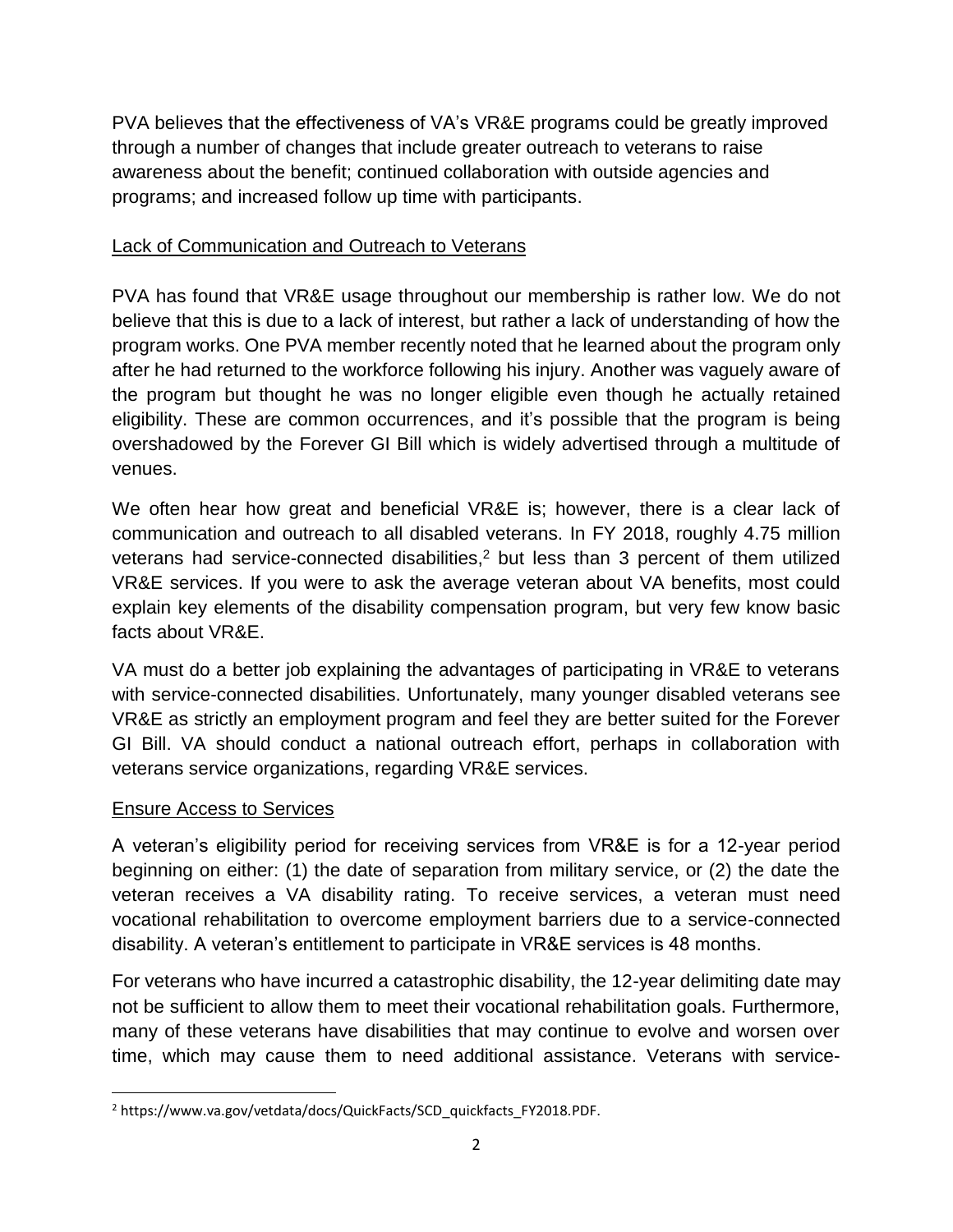connected disabilities must have access to the vocational rehabilitation services that allow them to continue to work throughout their lives.

Although a VR&E counselor may waive the 12-year limit for veterans with serious employment barriers, veterans living with the wounds, injuries, and illnesses associated with military service should have certainty that if they need assistance in staying in or returning to the workforce in the future that this program will be there to assist them.

Limiting eligibility harms veterans, particularly those with catastrophic disabilities by failing to foster the conditions necessary to allow them to be a part of their communities and contributing members to our nation's economy. Ensuring continued access to VR&E services could help veterans with disabilities fulfill their full potential and we greatly appreciate this subcommittee's recent approval of H.R. 444, the Reduce Unemployment for Veterans of All Ages Act of 2019, which seeks to lift the arbitrary 12 year time limit.

## Continue Collaboration with Public and Private Partners

As a result of the barriers to employment faced by our members, PVA launched its own vocational rehabilitation and employment program in 2007, Paving Access for Veterans Employment (PAVE). With offices in Philadelphia, Atlanta, Long Beach, Richmond, San Antonio, Minneapolis, and San Diego PAVE serves all veterans nationwide using a hybrid, integrated approach to assist veterans and transitioning service members who face significant barriers to employment, as well as their spouses and caregivers.

PAVE offices were originally co-located in VA medical facilities, increasing the collaboration between VR&E and PAVE personnel and ensuring a stronger safety net for veterans with disabilities. Due to space constraints at VA medical facilities, this is no longer the case, and only the Richmond and San Antonio PAVE staff work side-by-side with VR&E. PVA has seen a decrease in referrals from VR&E since when we had to move staff to other locations.

PAVE provides clients with one-on-one career counseling and assistance. The program's services are available to any veterans with disabilities, including those whose disabilities are not related to their military service. PAVE counselors offer proactive, rapid engagement to ensure newly injured or ill veterans quickly learn about the services and supports available to help them return to work. Importantly, the program is a partner for life to ensure clients' continuing success. All services are provided at no charge.

Continuing to foster new partnerships to ensure that veterans with disabilities, particularly those who have catastrophic disabilities, can be successful in returning to work is needed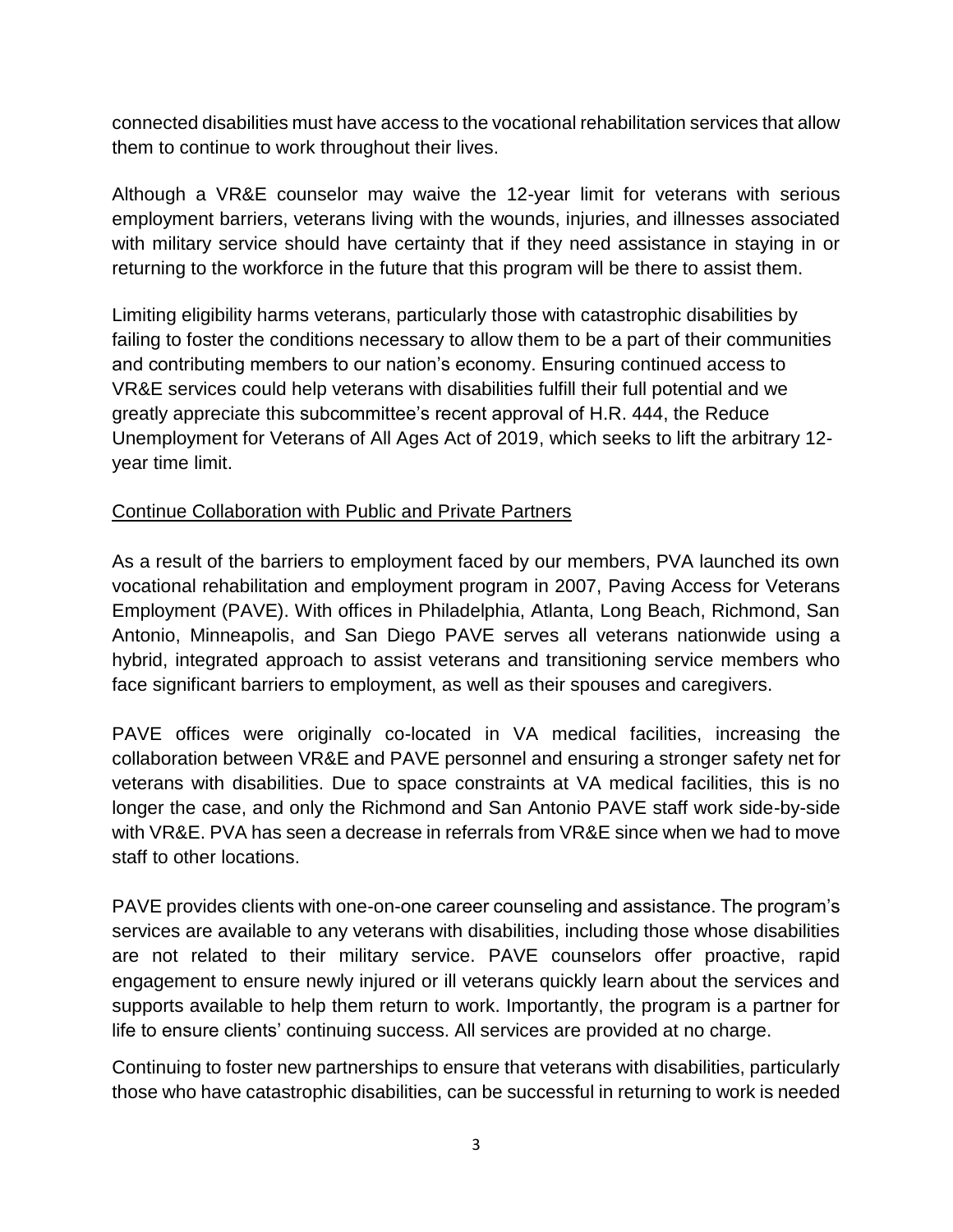to stretch VR&E's existing resources. For example, PAVE counselors have noted that they can more quickly begin providing vocational assistance because there are fewer procedural hurdles to clear for eligibility. Another important aspect of these partnerships is the ability of private partners to serve veterans who are ineligible for VR&E services, along with the caregivers and family members of all veterans who may need these services. Thus, these partnerships allow more veterans to receive high-quality assistance.

VA's VR&E program must also continue to foster relationships with other government programs that have responsibilities to help veterans with disabilities obtain and retain employment. For example, the Department of Labor's Veterans' Employment and Training Service (VETS) administers programs that play a key role in assisting veterans with disabilities in obtaining employment. We are pleased that VR&E now reports that 100 percent of VR&E clients are referred to the state workforce system and the assistance available through federally-funded Disabled Veterans' Outreach Program (DVOP) specialists. We urge continued and increased collaboration and an evaluation of the success of these referrals for VR&E clients.

Collaborating with public and private partners is an important way to ensure that veterans with disabilities will be able to receive the services and supports needed to allow them to build successful employment outcomes. VR&E must continue to do community outreach to find experienced, credible partners to meet gaps that will result in more veterans with disabilities being placed in competitive, integrated employment sooner. Sometimes, as was the case when PAVE moved out of VA facilities, out of sight can mean out of mind.

#### Increase Follow Up Time

VR&E counselors typically follow veterans for 60 days once they are placed in a job. After that time, VA will close the veteran's case, and the placement will be deemed a success. We are concerned, however, that 60 days is not enough time to determine whether or not a veteran who has a catastrophic disability has successfully adjusted to working as a person with a disability.

Most people find it at least somewhat challenging to settle into a new job. For someone who has acquired a disability, there are additional challenges that must be met including those related to needed accommodations, evolving medical needs and appointments, and other disability-related matters that can unfold over a period of time. Furthermore, employee probationary periods may be longer than 60 days, in some federal positions probationary periods can last up to a year or even longer.

PVA believes that, at the very least, VR&E should study whether or not the current tracking standard of 60 days is sufficient follow up time. For employees with probationary periods over 60 days, longer follow up time may allow for problems that could lead to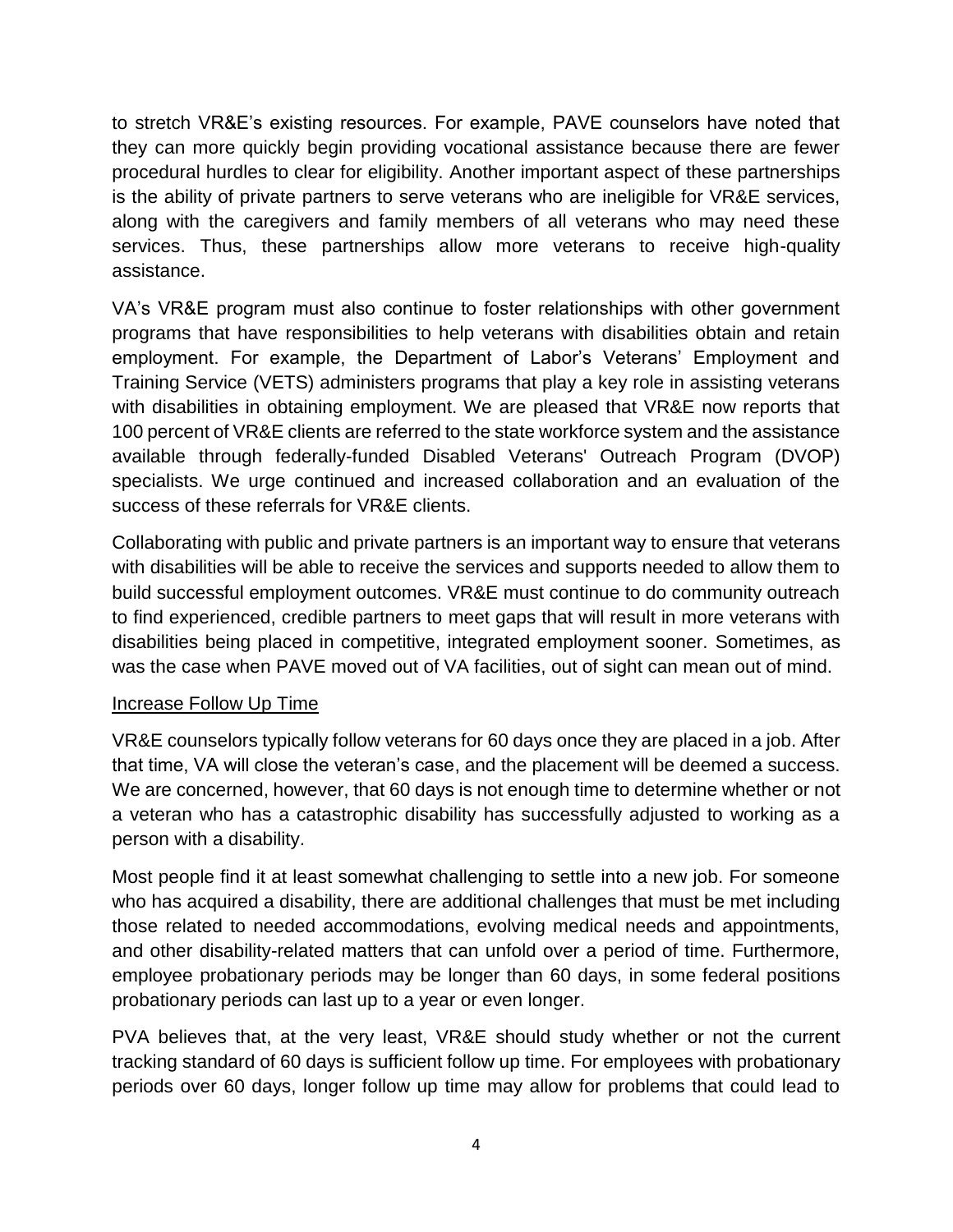dismissal to be addressed, resulting in the veteran remaining employed. Regardless of the length of a probationary period, if any, it makes sense to increase the follow-up time to ensure that the veteran has the supports, if needed, to ensure a successful transition to the workforce. That's why our PAVE counselors conduct ongoing follow up for veterans placed through their program.

Long-term support may be needed to help a veteran with a catastrophic disability to not only successfully transition back to the workforce but also to remain in the workforce. If a veteran is not successful in the workplace, they may suffer setbacks to include a belief that work is not possible, even when the problem was lack of support. Not all jobs turn out to be the right fit, but no veteran should feel that their only option is to leave the workforce when the proper supports and assistance would allow him or her to be successful. America cannot afford to waste the talent of these veterans who have much to offer to our society.

#### Enhance Independent Living

 $\overline{\phantom{a}}$ 

Despite best efforts, veterans who have significant disabilities may be unable to enter the labor market. In 1980, Congress passed a pilot program designed to assist these veterans by providing them with needed services and resources to increase their independence and ability to participate in their families and communities. Through the Independent Living program, VA can guide these veterans in the development of goals and provide the information, referrals, and continuing case management needed for success in achieving them. A number of creative alternatives to employment preparation can be recommended, purchased, or approved by a veteran's counselor to enhance a veteran's quality of life.

VA's Independent Living (IL) program was initially limited to 500 veterans. Over time, the program proved to be a critical option for improving the rehabilitation experiences of catastrophically disabled veterans. Congress raised that number a couple of times, and currently, 2,700 veterans are permitted to begin the IL program each year. This limit can be waived to accommodate veterans who have been adversely affected by a natural or other disasters, as determined by the VA.<sup>3</sup>

PVA believes the cap should be raised so VA can accept any veteran who could benefit from the program. Also, VR&E counselors must be well-versed in the Independent Living program to ensure that those who are eligible and who would benefit most from participation are given the opportunity to do so. Once a veteran is in the program, counselors must also closely track referrals for VA service and benefits to ensure that

<sup>&</sup>lt;sup>3</sup> See 38 U.S.C. 3120(e)(2). This change was made by Section 701(c) of [P.L. 112-154,](http://www.congress.gov/cgi-lis/bdquery/R?d112:FLD002:@1(112+154)) Honoring America's Veterans and Caring for Camp Lejeune Families Act of 2012.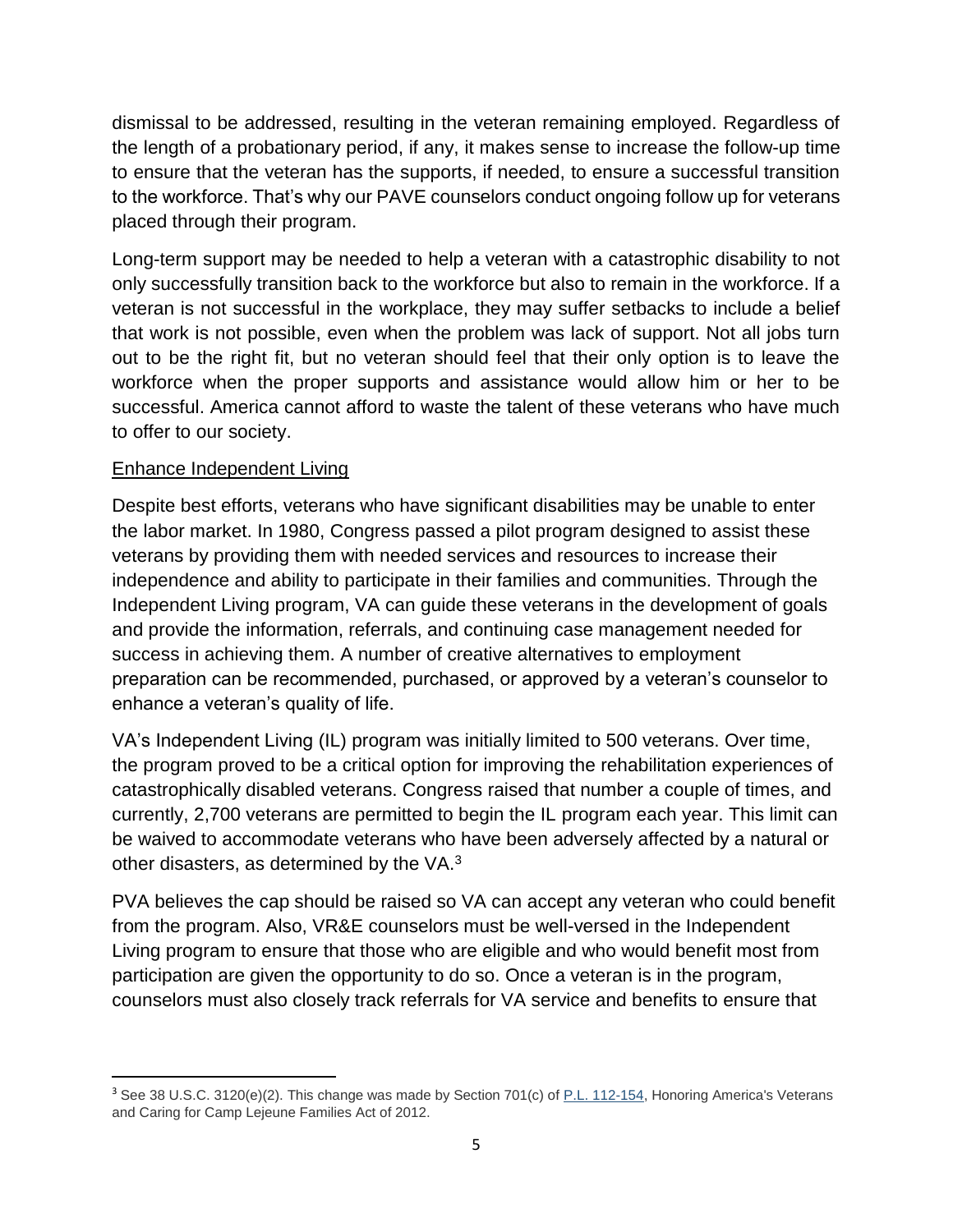those referrals are addressed. Otherwise, the program will fail the veterans it serves, and their independence will be compromised.

In sum, without the proper services and supports, veterans with catastrophic disabilities are in danger of falling out of the workforce permanently. Such a loss means decreased financial security and social opportunities. VA's VR&E program provides critical access to needed services and supports for veterans with service-connected disabilities. An investment in VR&E is an investment in helping veterans with disabilities return to work and ensuring their long-term rehabilitation and success.

PVA thanks the subcommittee for the opportunity to express our views and we welcome any follow-up questions you may have.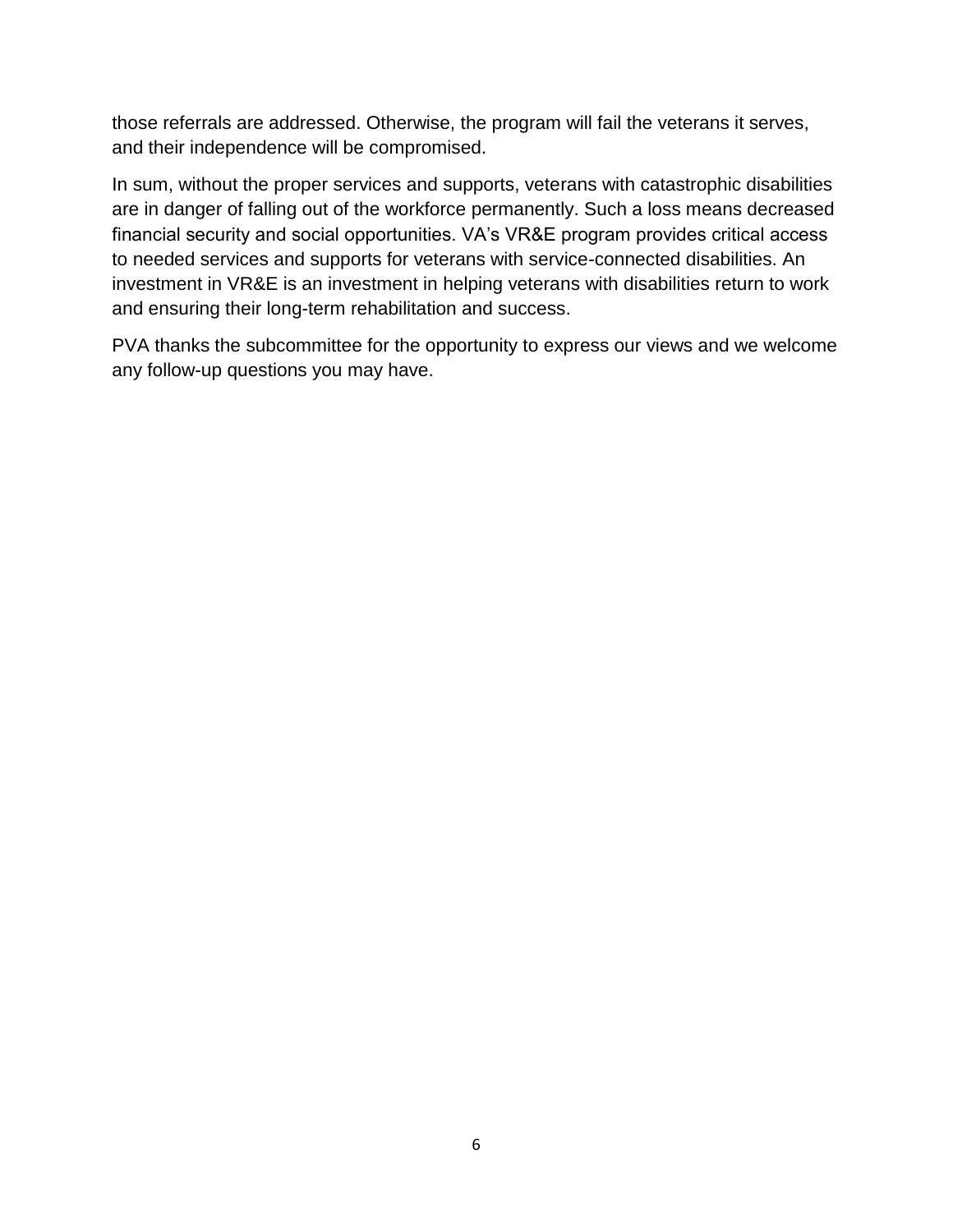## **Information Required by Rule XI 2(g) of the House of Representatives**

Pursuant to Rule XI 2(g) of the House of Representatives, the following information is provided regarding federal grants and contracts.

## *Fiscal Year 2019*

Department of Veterans Affairs, Office of National Veterans Sports Programs & Special Events — Grant to support rehabilitation sports activities — \$193,247.

# *Fiscal Year 2018*

Department of Veterans Affairs, Office of National Veterans Sports Programs & Special Events — Grant to support rehabilitation sports activities — \$181,000.

# *Fiscal Year 2017*

Department of Veterans Affairs, Office of National Veterans Sports Programs & Special Events — Grant to support rehabilitation sports activities — \$275,000.

# **Disclosure of Foreign Payments**

Paralyzed Veterans of America is largely supported by donations from the general public. However, in some very rare cases we receive direct donations from foreign nationals. In addition, we receive funding from corporations and foundations which in some cases are U.S. subsidiaries of non-U.S. companies.